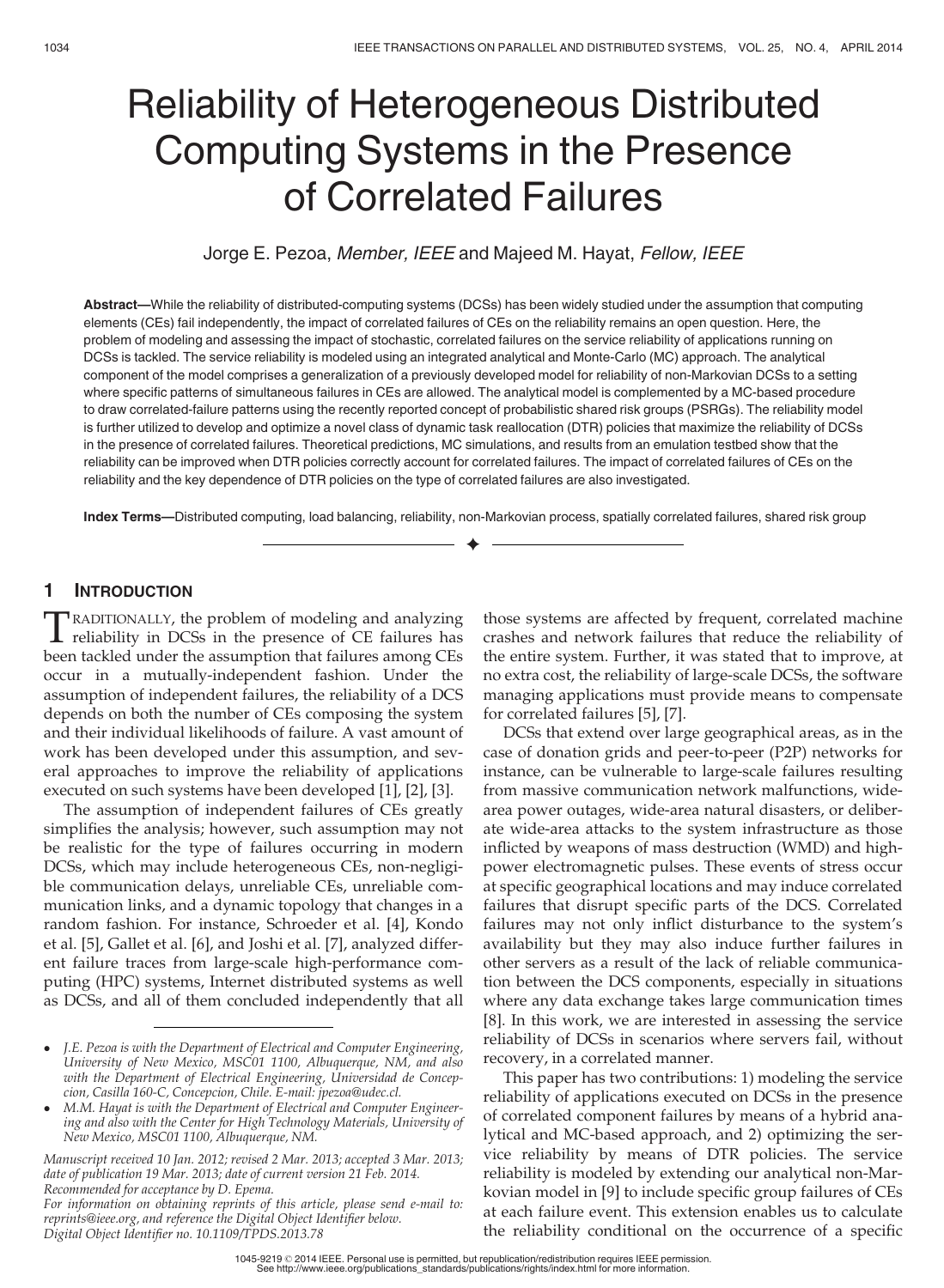realization of correlated CE failures. By averaging the conditional reliability over a large number of correlated-failure realizations, the average service reliability of an application in the presence of correlated failures can be estimated. To develop a statistical model for correlated failures we have adopted the concept of probabilistic shared risk link group (SRLG), which was developed by the network-routing community and has been used it to introduce correlation in a meaningful and practical manner by defining sets of CEs that may suffer from a common stress event. To maximize the reliability of DCSs in the presence of correlated failures, a novel class of DTR policies is also developed. The DTR policies exploit statistical knowledge on correlated failures to preemptively redistribute tasks among the CEs with the goal of maximizing the service reliability of the application. Results show that the benefit of DTR in improving reliability can be elevated when policies account for the effects of correlated failures.

The rest of this paper is organized as follows. Section 2 presents a brief survey of related work on modeling correlated failures and assessing reliability in DCSs. In Section 3 we build a model for correlated failures and introduce the hybrid analytical and MC-based approach for predicting the service reliability of a DCS. The concept of correlatedfailure-aware DTRs is introduced in Section 4. Section 5 presents our simulation results. Finally, our conclusions are given in Section 6.

## 2 RELATED WORK

Correlated failures have been extensively studied in other areas outside the context of DCSs. A simple taxonomy, based on the type of correlation exhibited by the failures, classifies correlated failures in temporal, spatial, logical or any combination of them.

Temporal failure correlations have been analyzed mostly in an empirical manner. In [10] the effects of failure patterns on the availability of a DCS's monitoring service were studied and simple techniques for improving the robustness of the monitoring services were developed. In [6] the time-varying behavior of failures in large-scale DCSs was empirically modeled from failure traces obtained from production systems. Zhang and Fu analyzed node, cluster, and system-wide failure behaviors to predict and capture temporal failure correlations (at different time scales) in a coalition cluster environment [11]. Spatially correlated failures have been modeled in large-scale systems as well. In [6] spatially correlated failures were identified from real data using the following intuitive approach: groups of failures occurring within a short time interval across the CEs were assumed to be spatially correlated. Other modeling approaches have assumed that spatially correlated failures are induced by massive events where a region containing several CEs are physically damaged [12]. Spatially correlated failures have also been modeled in wireless sensor networks, where spatial-failure patterns were modeled assuming the simultaneous failure of all the sensor nodes in a specific region [13].

Logical failure correlations have also been studied in DCSs, and have been obtained either from the logical data

dependencies of the applications or from the logical interconnection between hardware components. Weatherspoon et al. analyzed logically correlated failures in P2P networks and developed a framework for discovering groups of CEs that are maximally independent in their failure characteristics and clustered them to compensate for correlated failures [14]. In [15] and [16], a software reliability modeling framework capable of incorporating the dependencies among successive software runs was reported. In [17], Dai et al. evaluated the reliability of a grid computing system considering the failure correlation of different subtasks executed by the grid; however, component failures were assumed to be independent. Recently, approximate analytical expressions for reliability in on-demand systems exhibiting correlated failures were presented [18].

Traces of real failures from several parallel, highperformance (HP), and distributed computing (DC) environments have become available to researchers in the last years [4], [19]. In [4], Schroeder et al. statistically analyzed, and made public, traces of nine years of failures from a large HPC center. They noticed that the failure time of CEs follows a Weibull distribution, while their recovery time follows a lognormal distribution. In the context of correlated failures, Schroeder and Gibson noticed a certain degree of correlation between the failure rate of a CE and the type and intensity of the workload running on it. Iosup et al. analyzed traces of the long-term availability in a large-scale experimental grid environment [20]. The authors studied the effect of correlated failures in time, and built a failure model for the grid with no spatial correlation between the occurrence of failures at the different sites of it. Kondo et al. characterized the time availability in an Internet-based DCS focusing on identifying patterns of correlated availability [5]. They also modeled the availability and failure times in diverse DCSs; however, their analysis did not considered the effect of correlated failures [19].

# 3 MODELING RELIABILITY OF DCSS IN THE PRESENCE OF CORRELATED FAILURES

## 3.1 Problem Definition

This paper tackles the problem of improving the reliability of non-Markovian DCS, by means of task reallocation, when failures in the CEs exhibit spatial correlation. We are particularly interested in improving the service reliability, which is defined as the probability that a given application can be entirely executed by a DCS. The DCS is assumed to be composed of  $n$  heterogeneous CEs, whose processing capabilities are of the processor-consistent type [21]; that is, the random time taken by any server to process any task follows a general distribution and depends only upon the random service time of the server executing such task. Parallel applications served by the DCS are assumed to belong to the class of applications with no data-dependence constraints between operations. Moreover, applications are supposed to be partitioned, at time  $t = 0$ , into M atomic tasks by an offline application scheduler that allocates  $m_i$  tasks at the queue of the jth server. Further, all the CEs perform a synchronous DTR action at the prescribed time  $t = t_b$ .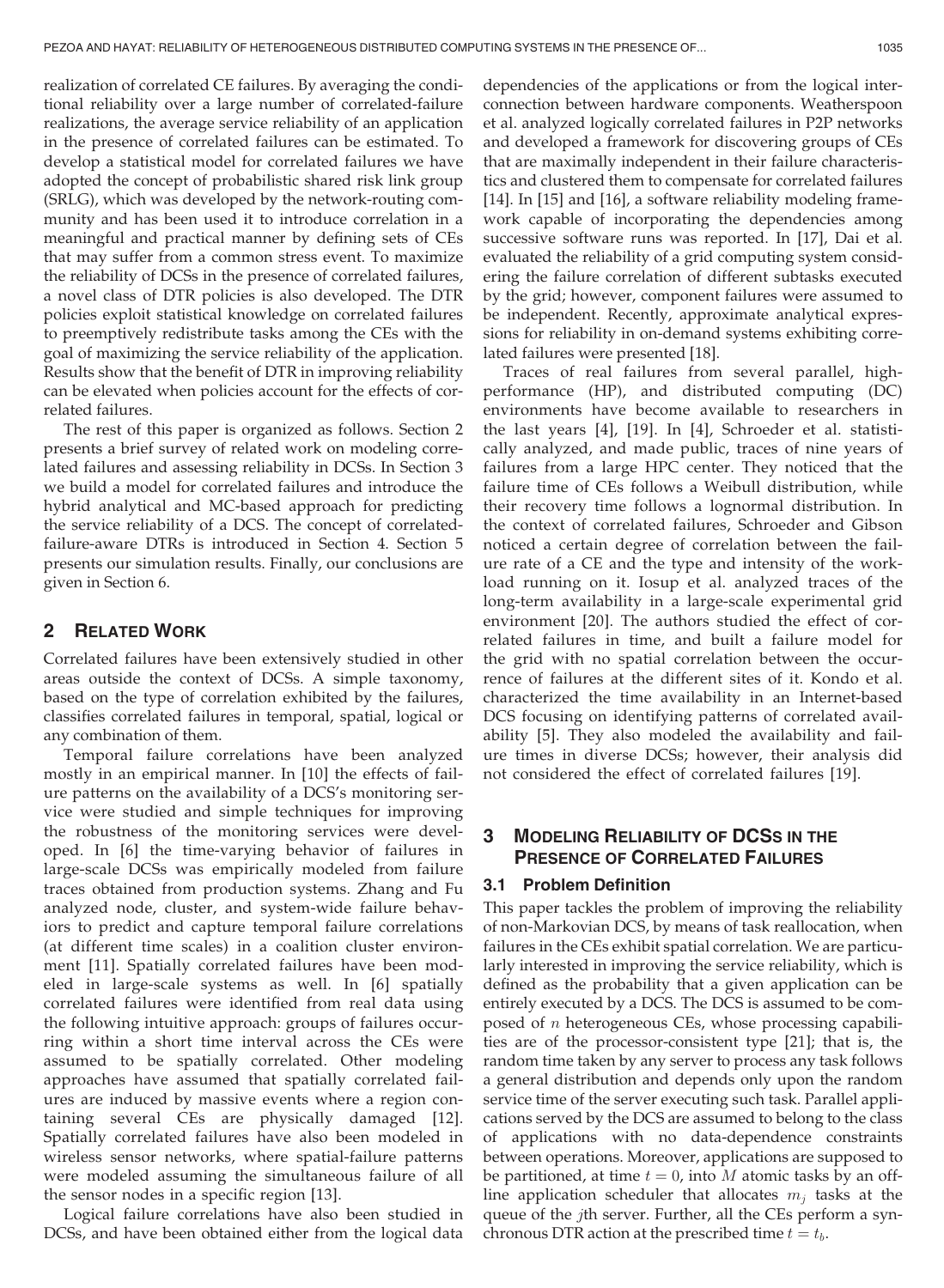Finally, we have also assumed that the exchange of any task, or any group of tasks, among any pair of servers experiences a stochastic communication delay. Such stochastic delays follow general distributions and depend upon both the number of tasks exchanged among the servers as well as network-related parameters such as heterogeneous end-toend propagation times. We shall also assume that computing servers may fail permanently in a correlated fashion (to be described later) at any random instant following the socalled crash-stop failure model where tasks cannot be recovered from a failed server [22]. As a consequence, the application being executed on the DCS cannot be completed if at least one task remains unprocessed at a failed CE. Additionally, we further assume that small fixed-sized failure-notice (FN) messages are exchanged over the network in order to detect and isolate failed servers. These FN messages too experience stochastic end-to-end transfer delays that depend only on the end-to-end propagation time of each communication link. Finally, we adopt the simplifying assumption that servers employ a reliable message-passing protocol to guarantee that tasks are not discarded in situations such as a server failing while exchanges tasks with other servers.

### 3.2 Reliability in the Presence of Correlated Failures

## 3.2.1 Shared Risk Groups (SRGs) and Correlated Failures

We focus on modeling the service reliability in scenarios where servers fail without recovery. Specifically, we are interested in correlated failures triggered by large-scale geographical attacks to the DCS infrastructure, which diminish the ability of the DCS to reallocate tasks among CEs. Thus, we model the class of correlated failures resulting from realworld massive disruptions and/or physical attacks to the DCS infrastructure. To do so, we have taken from the network routing community the concept of SRLGs and adjusted it here to introduce correlation in a meaningful and practical manner.

The concept of SRLG has successfully been used to address, in a systematic manner, the survivability of network topologies in the presence of multiple correlated communication link failures [23]. The key idea in SRLGs is that multiple yet different telecommunication services may be affected by a common network failure under the proviso that they share a common failure risk, such as a fiber-optic link, a routing device, a routing domain, etc. The consequence of a common risk failure is that all the services sharing the same risk would be affected or even totally interrupted. In [24], the concept of probabilistic SRLG was introduced as a generalization of the traditional SRLG to model stochastic failure events affecting the network topology, and upon the occurrence of a SRLG failure event, the communication links associated to the group fail with some probability. Here we take both concepts and redefine them to a DC environment.

Definition 1. A shared risk group in a DCS is a set of servers that may be affected by a common failure to the infrastructure of the DCS under the condition that they share a common failure risk.

In DCSs examples of common failure risks are: (1) infrastructure anomalies, such as power outages or spikes; (2) hardware failures, such as failures in memory modules, CPUs or even fans; (3) input/output errors, such as failures at disk drives or drive controllers; (4) network failures, such as failures at FastEthernet o GigaEthernet switches; and (5) software failures, such as failures at schedulers or distributed file systems. We note all these types of failures are logged by DCSs following the trace format of The Failure Trace Archive [25]. In fact, by examining traces in [25] from the HPC system at Los Alamos National Laboratory we have observed that the first failure triggered by a power outage produced a correlated failure at the nodes identified as 655 and 782. Other examples of real-world correlated failures found in the traces were triggered, for instance, by failures at UPSs and fiber drives. Examples of common failure risks of interest to this paper are groups of CEs sharing a close geographical area, groups of CEs within the same facility, groups of CEs facing a cyber attack to either the DCS, their distributed operating system, their communication network, or their Internet service provider, etc. [26].

Suppose now that there exists a set  $A$  of SRG events that may induce correlated failures to the DCS. Suppose also that each event  $A \in \mathcal{A}$  has a probability of occurrence of  $\pi(A)$ . Further, assume that the underlying infrastructure of an n-server DCS is abstracted by a connected, undirected graph  $G = (V, E)$ , where  $V = \{1, 2, \ldots, n\}$  is the set of CEs and  $E \subset V \times V$  is the set of communication links. Consequently, when the SRG event A happens, the set of servers *V* can be partitioned into two sets:  $V_A$  and  $V_A^c$ , where the former set denotes the collection of all servers sharing the common risk associated to the SRG event A and the latter set denotes all those servers unaffected by the event A.

Definition 2. A PSRG in a DCS is a set of servers that do fail with a positive failure probability, in the event of a SRG failure. More precisely, the failure probability of the ith server, conditional on the SRG failure event  $A$ , is denoted as  $p_i^A$  and satisfies:  $p_i^A > 0$  for all  $i \in V_A$  and  $p_i^A = 0$  otherwise.

Following [24], we assume that only one PSRG event may occur at a time, meaning that the PSRG failure events are mutually exclusive, and consequently the following relationship holds:  $\sum_{A \in \mathcal{A}} \pi(A) = 1$ . This otherwise arbitrary definition has been effectively used in the routing community and makes sense in the context of the class of failures regarded here [23], [24], [27].

Definition 3. We say that the servers *i* and *j* belonging to a DCS are correlated if  $p_i^A$  and  $p_j^A$  are both positive for the  $A$  PSRG. Moreover, upon the occurrence of the A SRG event, the probabilities  $p_i^A$  and  $p_j^A$  are mutually independent for all the pairs of servers in  $V_A$ .

Suppose now that  $X_i$  is a binary random variable representing if the ith server has failed ("1") or not ("0"). By arranging the  $n$  binary random variables in vector form, we introduce the failure vector  $\mathbf{X} = (\mathbf{X}_1, \mathbf{X}_2, \dots, \mathbf{X}_n)$ , which takes values in  ${0,1}^n$ , as the random vector defining the failure state of the DCS. Also, a realization of the failure vector  $X^A$  is denoted by the binary vector x and is termed as a failure. Finally as a more practical matter, to generate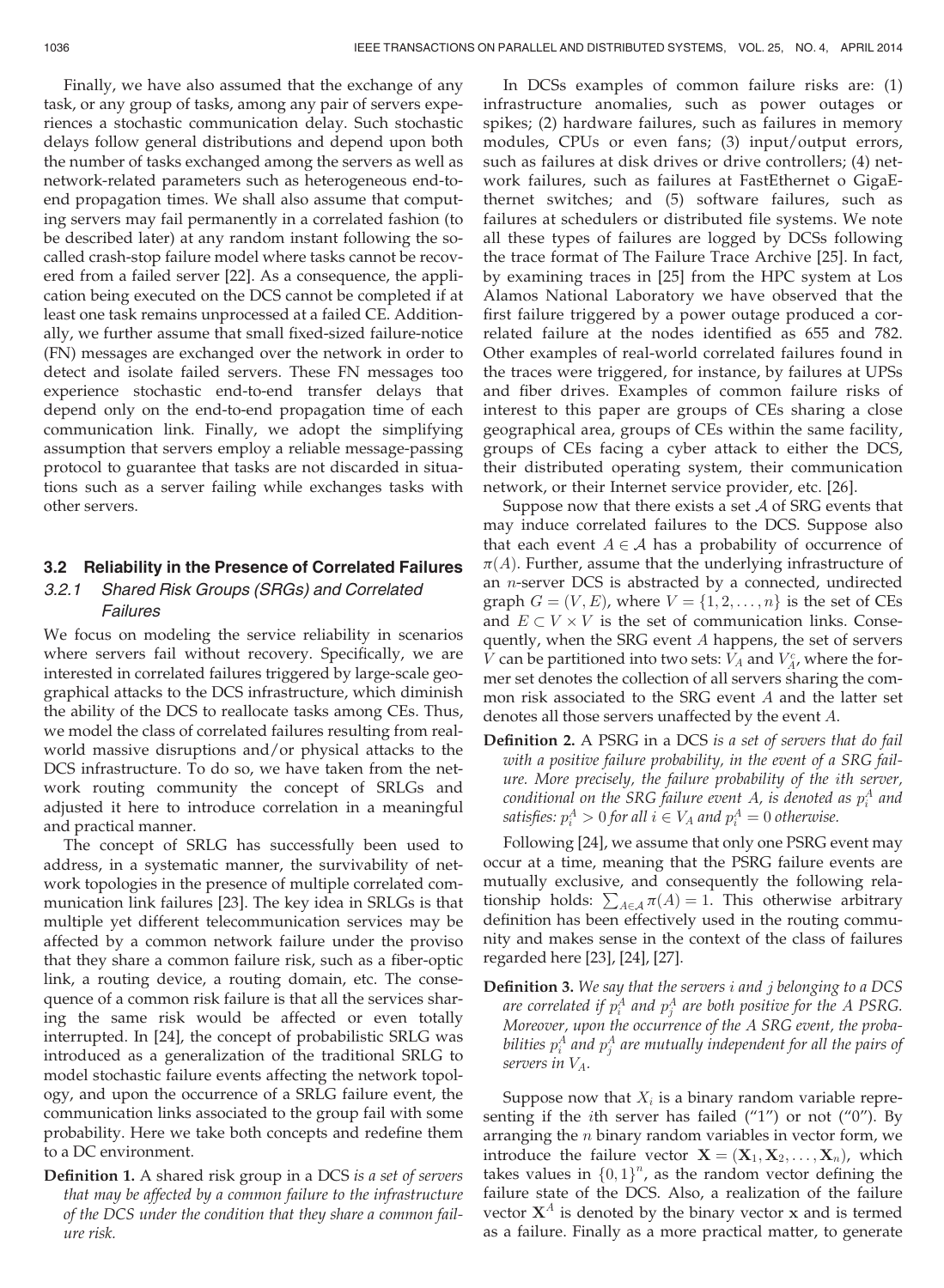samples of correlated failures given a specific probabilistic SRG event, it only suffices to specify the probabilities  $p_i^A$ , independently generate realizations for the  $X_i^A$  random variables, and form the vector  $x^A$ .

#### 3.2.2 Service Reliability and Correlated Failures

In order to calculate the service reliability in the presence of spatially correlated failures, a hybrid analytical and MC approach is presented. By drawing samples of correlated failures from the PSRG model, a large number of realizations of correlated failure patterns can be generated. Thus, conditional on a particular failure pattern, an analytical model for the conditional service reliability of a DCS can be derived as shown in Appendix A, which can be found on the Computer Society Digital Library at http://doi.ieeecomputersociety.org/10.1109/TPDS.2013.78. More precisely, conditional on a sample, say,  $X^A = x^A$ , of correlated failures induced by the occurrence of the A PSRG event, the system of recursive integral equations (9), with initial conditions (10), presented in Appendix A, available in the online supplemental material, can be used to compute the conditional service reliability.

In brief, we can estimate the service reliability of a DCS in the presence of correlated failures induced by an A PSRG event as follows. Let  $k$  be the  $k$ th sample of correlated failures induced by the occurrence of the A PSRG event, with  $k = 1, 2, \ldots, \kappa$ . Let also  $R_{\ell_0, k}(t_b|\mathbf{X}^A = \mathbf{x}^A)$  be the service reliability of the DCS when servers perform a synchronous DTR action at time  $t = t_b$ , the initial system configuration is as specified by  $\ell_0$ , and the kth sample of correlated failures induced by the occurrence of the A PSRG event is as specified by  $X^A = x^A$ . The service reliability of the DCS in the presence of correlated failures induced by the occurrence of the A PSRG event,  $R_{\ell_0}^A(t_b)$ , can be estimated by simply averaging over the  $\kappa$  samples of correlated failures:

$$
R_{\ell_0}^A(t_b) \approx \frac{1}{\kappa} \sum_{k=1}^{\kappa} R_{\ell_0,k}(t_b | \mathbf{X}^A = \mathbf{x}^A). \tag{1}
$$

## 4 CORRELATED-FAILURE—AWARE DISTRIBUTED TASK REALLOCATION POLICY

In [9], [28] we developed a flexible class of DTR policies. Each policy in the class estimates, at  $t = t_b$ , the amount of load imbalance,  $L_j^{ex}(t_b)$ , that each server has with respect to the estimated total system load,  $\tilde{M}_i(t_b)$ . The imbalance estimation criterion considers a general parameter, denoted as  $\Lambda_i$ , which represents different choices for the imbalance criterion, such as the relative computing power and the individual reliability of the CEs. Once the imbalance criterion is defined, each unbalanced server determines the initial amount of tasks to reallocate among the remaining servers in the system. This step is carried out by partitioning the excess load among all the candidate task-receiver servers:

$$
l_{ij}^{(0)} \equiv l_{ij}^{(0)}(t_b) = \left[ m_i(t_b) - A_j \hat{M}_i(t_b) / \sum_{\ell \in \mathcal{W}_j} A_\ell \right],
$$
 (2)

where  $|\cdot|$  is the floor function and  $m_i(t_b)$  is the load at the jth server at time  $t = t_b$ . The values  $l_{ij}^{(0)}$  are initial values for the partition of tasks at an unbalanced server.

To develop a DTR policy accounting for correlated failures, the ideas of PSRGs and correlation introduced in Definitions 2 and 3 must be considered. Here we have modified the general DTR policy and created a correlatedfailure-aware policy by proposing the following reallocation criterion:

$$
\Lambda_j = \lambda_{d_j} \left( 1 - \lambda_j^f / \sum_{k \in V} \lambda_k^f \right) (1 - \pi(A)) \left( 1 - p_j^A p_i^A \right), \tag{3}
$$

where  $\lambda_{d_j}$  and  $\lambda_j^f$  are, respectively, the processing speed and the failure rate of the jth CEs. The idea behind this definition for the reallocation policy is to favor the migration of tasks from overloaded servers to those CEs that are less vulnerable to fail in a correlated manner given the PSRG event A, while simultaneously penalize the migration of tasks to those CEs that are correlated, in the sense of Definition 3. Note that the processing speed of the servers as well as the failure rates are still considered in the definition of the reallocation criterion. When failures are uncorrelated the term  $p_j^A p_i^A$  is zero as a consequence of Definition 2, and the proposed policy becomes proportional to: (1) the likelihood of not occurrence of the **PSRG** event A; and (2)  $\lambda_{d_j} (1 - \lambda_j^f / \sum_{k \in V} \lambda_k^f)$ , which is exactly the reallocation policy for the independent failure case defined in [28], Section 2.2.

Note that in the development of the hybrid analytical and MC model for the service reliability, the DTR policy executed by the servers at time  $t_b$  has been considered as a parameter. We include such parameterization in the notation of the service reliability as  $R_{\ell_0}^A(t_b; \mathbf{L}) \equiv R_{\ell_0}^A(t_b)$ , where  $\mathbf{L}$ is an *n*-by-*n* matrix whose  $l_{ij}$ th element denotes the number of tasks to be reallocated from the  $i$ th to the  $j$ th server at time  $t_b$ . More importantly, we can exploit such parameterization to pose an optimization problem that allow us to optimally migrate tasks among the CEs such that the service reliability of the DCS, in the presence of correlated failures, can be maximized. Mathematically, the following mixedinteger optimization problem can be stated:

$$
(t_b^*, \mathbf{L}^*) = \underset{(t_b, \mathbf{L})}{\operatorname{argmin}} R_{\ell_0}^A(t_b; \mathbf{L}), \tag{4}
$$

subject to

$$
\sum_{j=1, j \neq i}^{n} l_{ij} \le m_i, \qquad i = 1, \dots, n,
$$
 (5)

$$
l_{ij} \in \{0, 1, \dots, m_i\}, \qquad i, j = 1, \dots, n, i \neq j,
$$
 (6)

$$
t_b \ge 0. \tag{7}
$$

The problem has  $n(n-1)$  non-negative integer-valued variables, one non-negative real-valued variable and  $n^2 + 1$  restrictions. This type of optimization problem is known to be NP-hard due to the combinatorial explosion of the search space; the efficient search algorithm based on a pairwise decomposition of the DCS presented in [28] has been employed here to find feasible DTR policies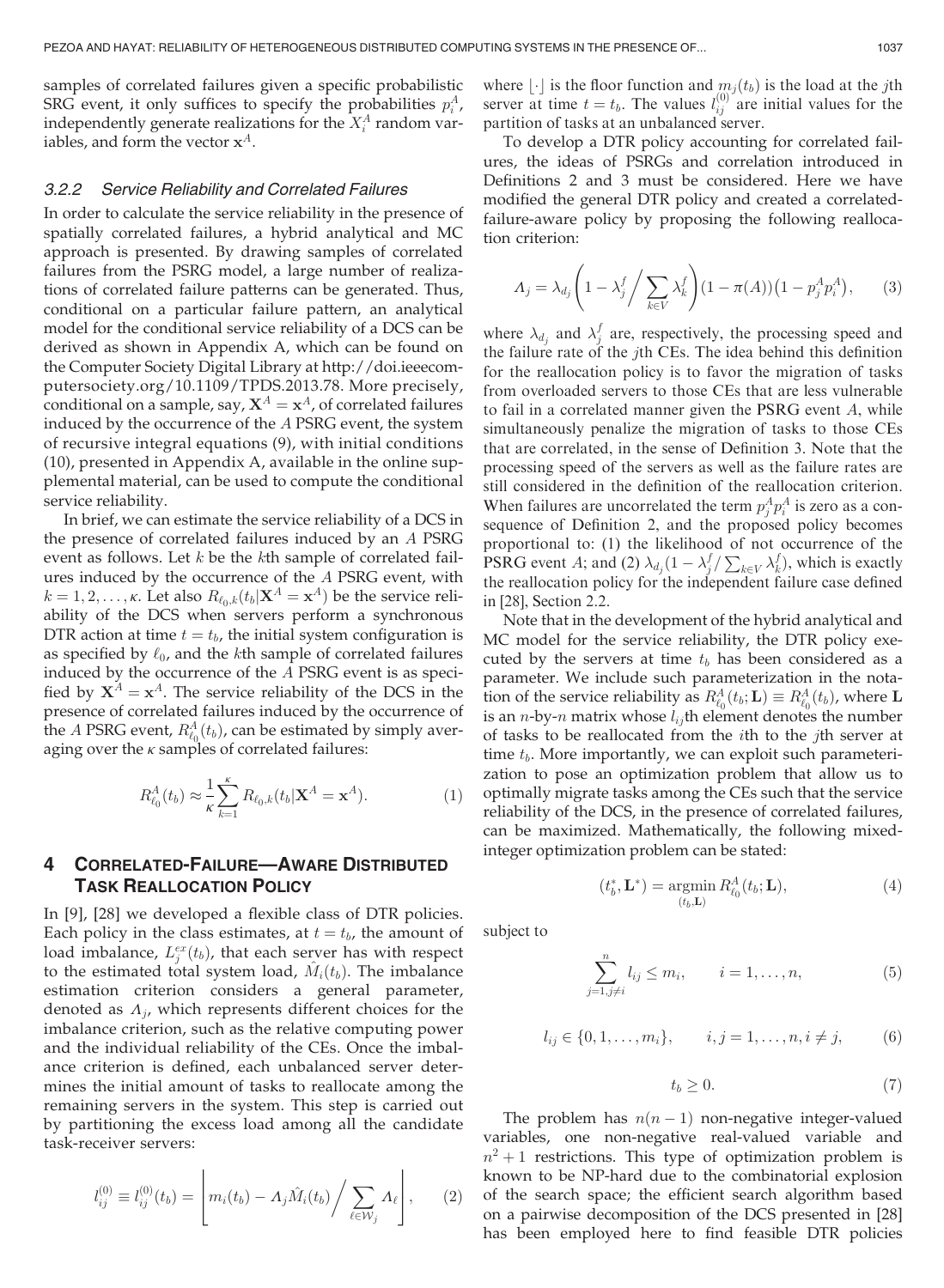

Fig. 1. Topology of a sample small-scale DCS.

maximizing the service reliability of a DCS in the presence of correlated failures.

We note that the proposed algorithm scales linearly in both the number of servers in the DCS and the number of tasks queued at the overloaded server. This claim is justified as follows. Suppose that the *j*th server is unbalanced and must reallocate tasks to  $\eta$  servers, where the relationship  $0 < \eta < n$  holds. Since the DTR policy executed by the servers is distributed, each one must solve (9) and (10) independently. For  $n = 2$  servers, the complexity in solving such equations is a function of the number of tasks queued at the jth server, that is  $\mathcal{O}(f(m_i))$ . Since the jth server decomposes the DCS into  $\eta$  pairs of DCSs, the overloaded server must solve at most  $\eta$  times the optimization problem (4) for  $n=2$ . Further, by construction the algorithm must solve, at the jth server, no more than  $N$  times such optimization problem. From this, we observe that the complexity of the algorithm is  $\mathcal{O}(N(n-1)f(m_j))$ . In addition, if an exhaustive search in the number of tasks to reallocate is conducted, then  $f(m_i)$  is bounded by  $m_i$  because no more than  $m_j$  tasks must be reallocated.

## 5 RESULTS

#### 5.1 Small-Scale Experiments

In this section the service reliability of a small-scale DCSs with a representative network topology has been analyzed. The DCS corresponds to a 20-node, nationwide distributed system where servers are located at several cities in the US as shown in Fig. 1. In our calculations we have considered two classes of CEs: HP servers and standard servers. Since in a DCS HP servers are expected to serve more tasks than standard CEs, they are supplied with a larger number of communication links. In particular, all those servers with five or more communication links in the topologies depicted in Fig. 1 are regarded as HP servers. Due to geographical proximity, in the DCS with 20-node servers the following PSRGs have been defined: PSRG-1 composed of servers 10, 11, 17, and 19; PSRG-2 composed of servers 1 and 7; PSRG-3 composed of servers 6 and 8; and PSRG-4 composed of servers 4, 5, 9, and 18. For simulation purposes, we suppose that each DCS may be affected only by four different PSRGs events, each one of them associated to PSRGs 1 to 4 and each one of them having a likelihood of occurrence of  $\pi(A) = 0.25.$ 

The non-Markovian stochastic dynamics of DCSs have been simulated assuming that both, the service and the task transfer times, follow Pareto distributions. Pareto distributions have been selected because, after experimentally characterizing the dynamics of the testbed DCS described in Appendix B, available in the online supplemental material, the empirical probability distribution functions (pdfs) of service and task transfer times are best fitted by Pareto distributions. The average task-processing time of the HP servers was set to 1 s, while the standard deviation of the task-processing time was set to 0.25 s. The average taskprocessing time of the standard servers was set to ten times the average task-processing time of the HP servers, and their standard deviation was set to 4 seconds. For the task transfer times, we follow [28] to introduce meaningful communication delays and define the average task-transfer time to be five times the average service time of the standard (slowest) servers. Further, the mean transfer time of  $l_{ij}$ tasks from the *i*th server to the *j*th,  $\overline{T}_{ij}$ , is calculated as  $T_{ij} = a_{ij} l_{ij} + b_{ij}$ , where  $a_{ij}$  and  $b_{ij}$  are positive constants that depend on the link connecting the *i*th and the *j*th servers. The parameters  $a_{ij}$  and  $b_{ij}$  were set to 1 second per task and 2 seconds, respectively, as in [28].

Regarding failure times, we follow the results in [19], [20] and assume that the failure times in both cases, correlated and independent failures, follow Weibull distributions with the same average failure times, that is, the average failure time of a server that crashes independently is 600 s, while the average failure time of all those servers in a PSRG crashing simultaneously on the occurrence of a PSRG event is also 600 s. In addition, we have considered a scenario of relatively small and uniform failure probability for the servers conditional on a PSRG, namely,  $p_i^A = 0.35$  for all i. To make fair comparisons, in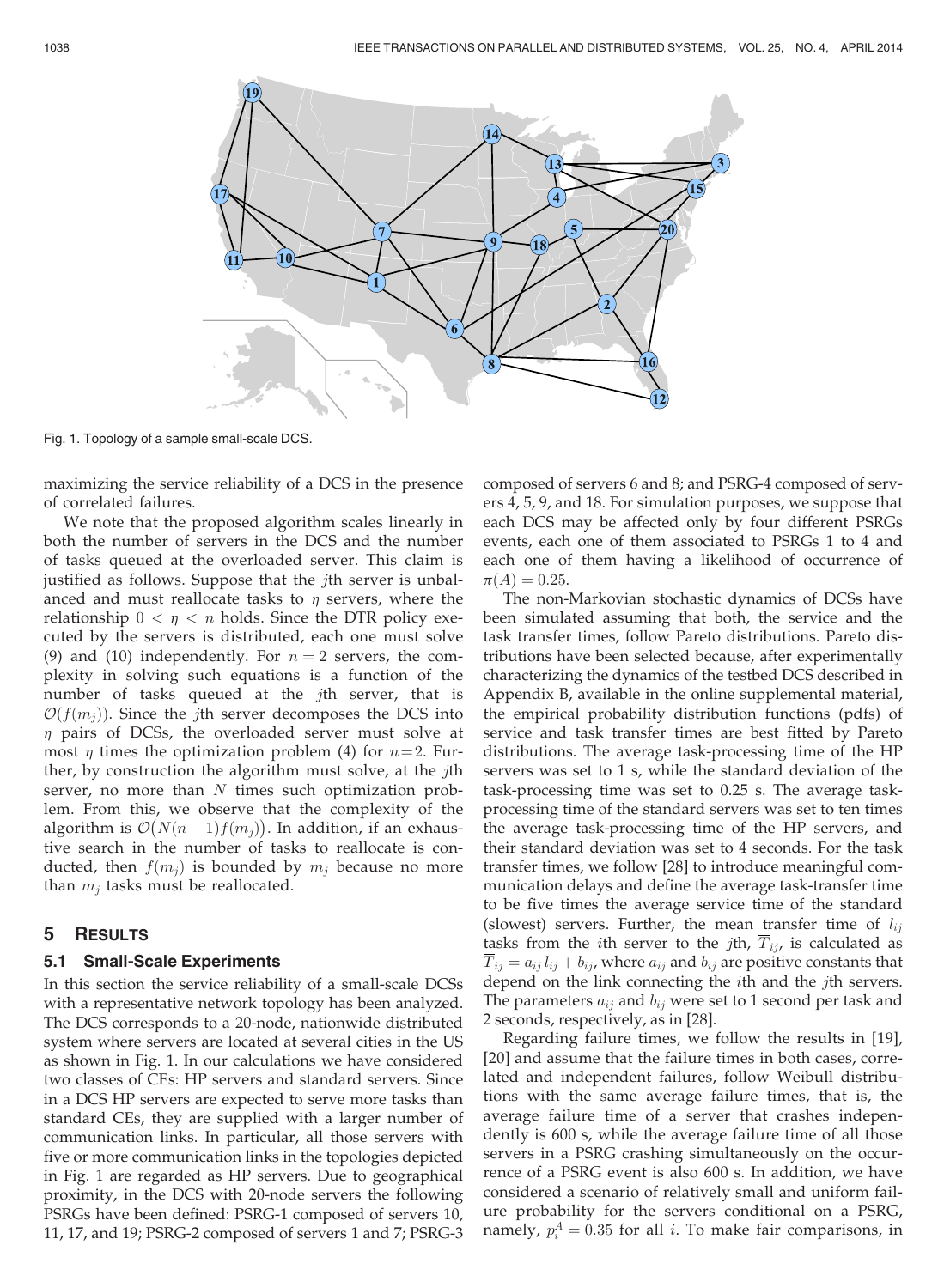TABLE 1 The Service Reliability of Small- and Large-Scale Dcss in the Presence of Both Independent and Spatially Correlated Failures

| 20-node DCS  |                |       |                |       |                |       |                |       |
|--------------|----------------|-------|----------------|-------|----------------|-------|----------------|-------|
| Initial      | PSRG-1         |       | PSRG-2         |       | PSRG-3         |       | PSRG-4         |       |
| Allocation   | Indep.   Corr. |       | Indep.   Corr. |       | Indep.   Corr. |       | Indep.   Corr. |       |
| Uniform 1    | 0.835          | 0.830 | 0.869          | 0.681 | 0.866          | 0.694 | 0.822          | 0.775 |
| Uniform 2    | 0.787          | 0.785 | 0.812          | 0.653 | 0.829          | 0.649 | 0.794          | 0.701 |
| Uniform 3    | 0.820          | 0.818 | 0.850          | 0.673 | 0.852          | 0.682 | 0.813          | 0.746 |
| Comp-Pwr.    | 0.877          | 0.874 | 0.897          | 0.681 | 0.889          | 0.691 | 0.874          | 0.757 |
| Grid5000 DCS |                |       |                |       |                |       |                |       |
| Initial      | PSRG-1         |       | $PSRG-2$       |       | $PSRG-3$       |       | $PSRG-4$       |       |
| Allocation   | Indep.   Corr. |       | Indep.   Corr. |       | Indep. Corr.   |       | Indep.   Corr. |       |
| Uniform      | 0.791          | 0.527 | 0.762          | 0.646 | 0.781          | 0.629 | 0.794          | 0.584 |
| Comp-Pwr.    | 0.913          | 0.602 | 0.905          | 0.692 | 0.927          | 0.688 | 0.916          | 0.657 |
|              |                |       |                |       |                |       |                |       |

our simulations we have adjusted the average number of failed servers to be the same for the cases of correlated and independent failures.

Regarding the workload processed by the DCSs, we assume in our calculations that an application composed of  $M = 5,000$  tasks is allocated onto the CEs at time  $t = 0$ . We have considered four different initial allocations. The initial task allocations labeled as Uniform-1, Uniform-2, and Uniform-3 correspond, respectively, to an initial uniform allocation of tasks onto all the CEs, onto the HP servers only, and onto the standard CEs only, while the allocation labeled as Computing-Power corresponds to an initial allocation of tasks proportional to the relative processing speed of the CEs. In addition, a DTR policy with a reallocation criterion based solely on the relative processing speed of the CEs has been considered. All the estimated values reported here correspond to centers of intervals with 95 percent confidence, over which the estimates will not differ from the true value more than 5 percent.

Table 1 lists the optimal service reliability, for the four different initial task allocation considered, and for both cases independent and correlated failures. In the case of independent failures, the optimal service reliability was calculated by means of the pairwise decomposition of a DCS presented in [28]. In the case of correlated failures, the optimal service reliability was approximated by first generating a sample of PSRG correlated failures and, next, the conditional service reliability was calculated analytically by solving (9) and (10), and finally (1) was used to compute the estimated service reliability for a fixed DTR policy. It can be observed from Table 1 that, in spite of the DTR and the average number of failures are the same, PSRG correlated failures diminish the service reliability as compared to the case of independent failures. For the cases presented here, as a result of correlation in the failures, the service reliability has been reduced up to 21 percent for the 20-node DCS. The reduction in the service reliability is explained by the fact that the likelihood of failure of an HP server increases when correlated failures induced by a PSRG affect a DCS, as compared to the case of independent failures. For independent failures, any server may fail in the system; however, when a PSRG affects a DCS only a specific subset of servers is prone to fail. Recall that the average number of failures is the same for both independent and correlated failures, and recalling also that each PSRG, with the



Fig. 2. The service reliability of the small-scale DCS as a function of the: (a) fraction of tasks reallocated; and (b) instant when the DTR policy is executed.

exception of PSRG-1 in the 20-node DCS, contains one or two HP servers. Thus, it can be easily observed that the likelihood of failure of an HP server increases in the presence of correlated failures induced by a PSRG. The same ideas explain also why independent and correlated failures yield approximately the same service reliability for the 20-node DCS in the case of the PSRG-1 event. In Appendix C, available in the online supplemental material, the negative effects of correlated failures induced by PSRG events on the average fraction of tasks served by the DCS are presented in detail as an additional result.

We show in Fig. 2a the service reliability of the DCS as a function of the DTR policy, when the initial task allocation is Uniform-2 and the PSRG event 2 induces correlated failures in the system. The DTR policy is represented in the figure as the ratio of tasks exchanged among all the CEs. Since in the Uniform-2 allocation tasks are initially sitting at the standard CEs, the DTR policy showed in the figure corresponds to the case of transferring tasks from standard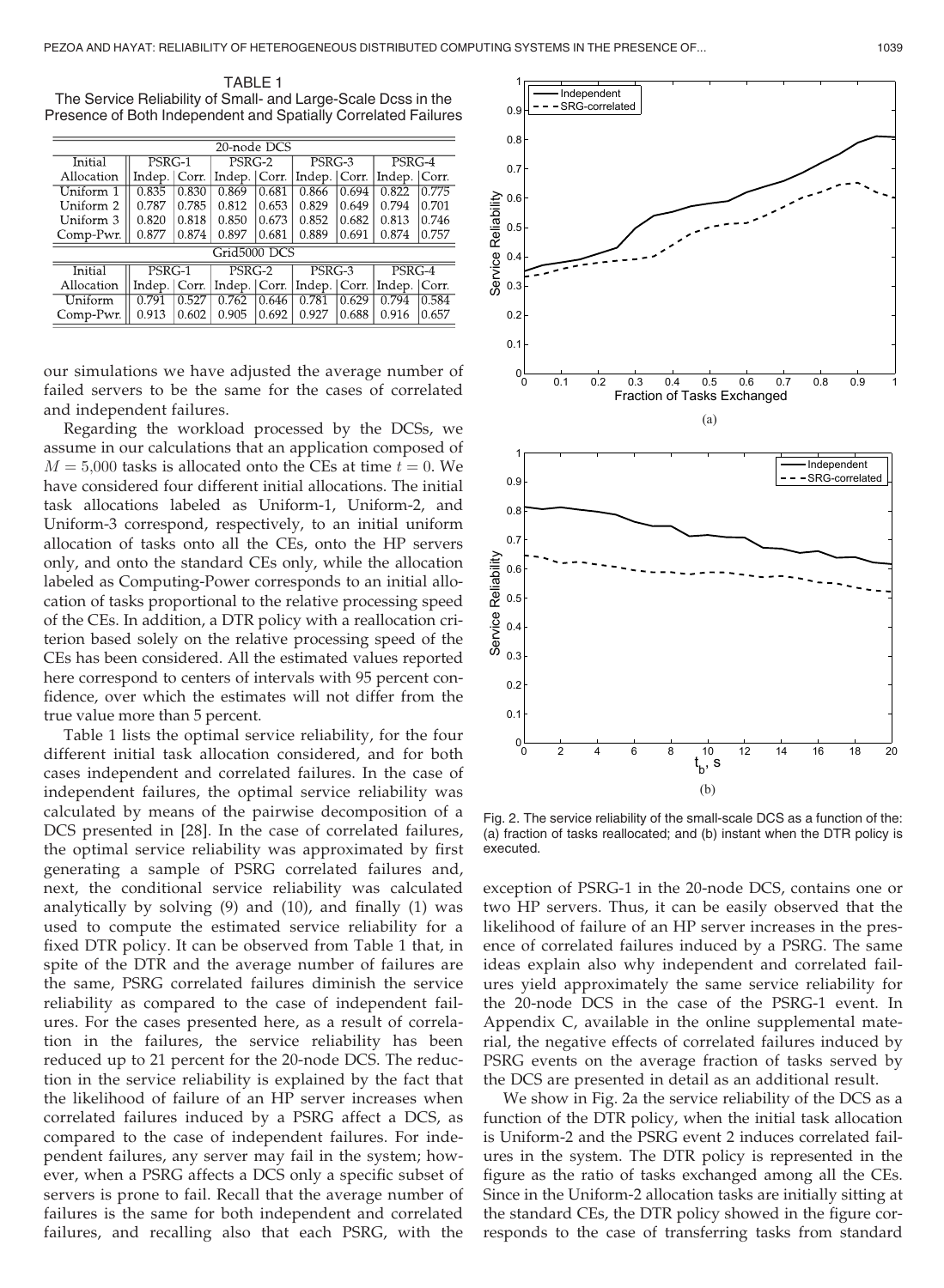

Fig. 3. The service reliability as a function of fraction of tasks reallocated among the CEs, when independent and correlated failures affect an emulated DCS.

servers to HP servers. Results suggest that the service reliability, in the presence of correlated failures generated by a PSRG event, may drop between 5 and 25 percent as compared to the case of independent-failures. Once again, this result is attributed to the fact that, when correlated failures occur, it is more likely that an HP server fails as compared to the likelihood of failure of HP servers when independent failures affect the DCS. Moreover, Fig. 2a also illustrates the effect of properly selecting the number of tasks to migrate among the CEs: when the task transfer delays are negligible compared to the average service times of tasks, the optimal DTR policy corresponds to the initial partition specified by (2). However, when the task-transfer delays are not negligible, as in the example shown here, such selection is no longer optimal and by transferring only 95 percent (90 percent) of the tasks as specified by (2), a maximal service reliability of 0.812 (0.653) is achieved when independent (correlated) failures affect DCS's dynamics. In Fig. 2b the service reliability of the DCS in the presence of both independent and correlated failures is depicted as a function of the instant when the DTR policy is executed by the CEs. Results suggest that an excessive delay in executing the DTR policy has the effect of considerably reducing the service reliability regardless of the type of failure affecting the DCS.

In order to experimentally validate our theory we coded the DTR policy for maximizing the service reliability on the testbed DCS described in Appendix B, available in the online supplemental material, and emulated the 20-node DCS shown in Fig. 1. In order to yield predictions for the service reliability, the random times driving the dynamics of the testbed must be first experimentally characterized. To do so, Pareto distributions were fitted for the service times and transfer times of the testbed. The average service times, the average transfer times, and the  $a_{ij}$  and  $b_{ij}$  parameters were estimated using maximum likelihood estimators as in [28]. From the experimental characterization, we have adjusted the DC application so that the average service times at the CEs are between 5 and 10 seconds for the standard servers and between 1 and 1.5 seconds for the

TABLE 2 Maximal Service Reliability for Two Types of DTR Policies and Different Initial Allocation of Tasks

| Initial load | Maximal Service Reliability |                                               |          |       |  |  |
|--------------|-----------------------------|-----------------------------------------------|----------|-------|--|--|
|              |                             | Theoretical                                   | Emulated |       |  |  |
|              |                             | CF-Aware   CF-Unaware   CF-Aware   CF-Unaware |          |       |  |  |
| Uniform 1    | 0.795                       | 0.653                                         | 0.772    | 0.667 |  |  |
| Uniform 2    | 0.786                       | 0.640                                         | 0.791    | 0.669 |  |  |
| Uniform 3    | 0.751                       | 0.622                                         | 0.772    | 0.614 |  |  |
| Comp-Pwr.    | 0.702                       | 0.608                                         | 0.726    | 0.615 |  |  |

HP servers. Also, traffic shapers have been set so that the estimated  $a_{ij}$  and  $b_{ij}$  parameters are between 5 and 10 seconds per task, and 1 to 3 seconds, respectively. The initial workload in the DCS was set to 2,000 tasks, the failure times of the CEs failing in a correlated manner was assumed to follow Weibull distributions with average failure times of 400 s. As in simulations, we considered a scenario of relatively small and uniform failure probability for the CEs, conditional on a PSRG, i.e.,  $p_i^A = 0.35$  for all *i*. Also, to make fair comparisons, we have adjusted the average number of failed CEs to be the same for the cases of correlated and independent failures. In the experimental setup, the reliability was calculated by averaging a total of 500 independent realizations of failure patterns for each policy, while in the case of the theoretical predictions 10,000 realizations of independent failures patterns were employed for each policy.

Fig. 3 shows the theoretical predictions and the experimental results for the service reliability in the presence of PSRG-2 correlated failures, as a function of the fraction of tasks reallocated among the servers, when the Uniform-1 initial task allocation was employed to partition the application at time  $t = 0$ . As in the case of simulations, in Fig. 3 two types of DTR policies have been considered: one that disregards the fact that failures occur in a correlated manner (labeled as "CF-Unaware") and another policy accounting for correlated failures (labeled as "CF-Aware"). First, observe that Fig. 3 visually suggests a fairly good agreement between the theoretical predictions and the experimental results. This subjective assessment is confirmed by the fact that maximum absolute errors smaller than 4 percent have been obtained between the theoretical and curves obtained from the emulated DCS. As before, we see that if a DTR policy does not take into account the effects of correlated component failures then the service reliability is reduced by up to 22 percent. The larger reduction in the service reliability is observed in an operational regime where more tasks are exchanged among servers. Last, in Table 2 we list the maximal service reliability for both the correlated-failureunaware and the correlated-failure-aware DTR policies for different initial allocation of tasks of the 2,000 tasks, when PSRG-2 events induce correlated failures. The optimal values for the service reliability have been obtained by solving the optimization problem (4). Table 2 shows that regardless of how the tasks have been initially allocated onto the servers, the service reliability is indeed greater when a DTR policy exploits the knowledge about the correlated component failures occurring in the system.

Finally, we present in Appendix C, available in the online supplemental material, experiments conducted over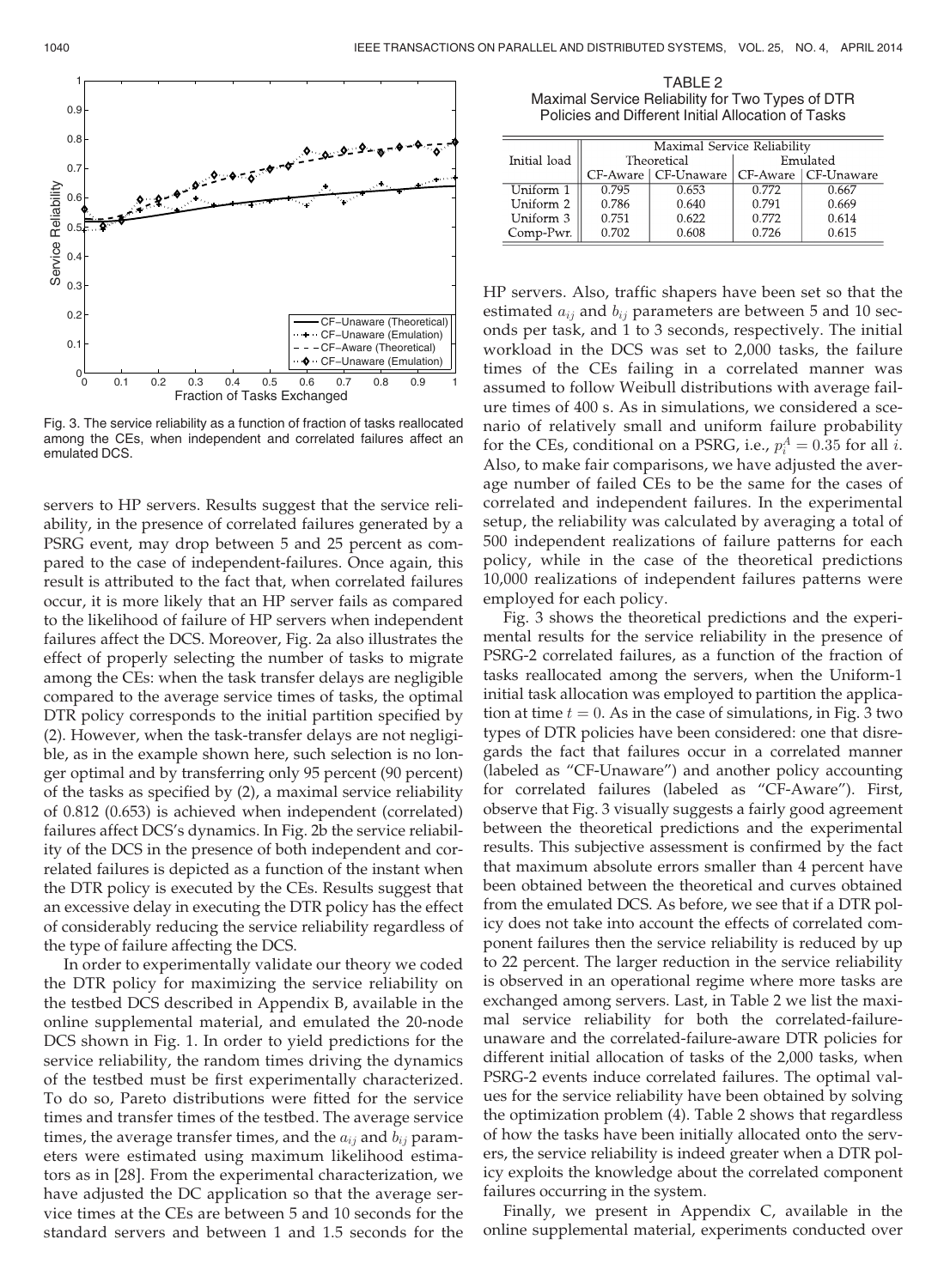a 38-nodes DCS, which show the diminishing effects of correlated failures on the service reliability.

### 5.2 Large-Scale Experiments

In order to study the effect of correlated failures in a more realistic scenario, we have analyzed the large-scale grid computing system called Grid5000 [29]. Grid5000 is a computing grid geographically distributed across nine cities, termed as sites, and composed of 15 clusters with a total number of 1,288 nodes. For simplicity, we have studied here Grid5000's behavior in the presence of correlated failures at the cluster level, that is, we considered the Grid5000 as a 15 server DCS where each one of the 15 servers summarizes the behavior of all the nodes forming the corresponding cluster. Since Grid5000 is geographically distributed across nine different sites, which host one or more clusters per site, we have defined PSRGs for all those sites containing two or more clusters. Thus, the so-called PSRG-1 is composed of clusters 1 to 4, the PSRG-2 is composed of clusters 7 and 8, the PSRG-3 is composed of clusters 9 and 10, while the PSRG-4 is composed of clusters 11 and 12. The remaining clusters (5, 6, 13, 14, and 15) are not associated to any SRGs and we have assumed that they fail independently. Based on this definition of PSRGs, we suppose that Grid5000 may be affected by four different PSRG events, each one of them associated to PSRGs 1 to 4. The likelihood of occurrence of each PSRG event is  $\pi(A) = 0.25$ .

To model the dynamics of the 15 clusters in Grid5000, we downloaded traces from The Grid Workload Archive, [30], and The Failure Trace Archive [25]. We pooled samples of all the nodes forming a cluster and employed parametric as well as non-parametric pdf estimation methods to fit proper distributions for both, the task execution times and the failure times, at the cluster level. Heterogeneity was introduced in the task execution times by filtering out the data, using the "Application class" field provided in the traces, and considering only those 15 application classes with larger number of samples. Table 6 in Appendix C, available in the online supplemental material, lists statistics and the fitted distributions for servers' task execution times in Grid5000. Note that, at the cluster level, average task service times are highly heterogeneous as observed in Table 6 and as indicated by a coefficient of variation of 1.985. The heterogeneity in the service times is also observed noting that such times seem to follow different parametric distributions, such as Gamma, Extreme Value, and Pareto, as well as nonparametric distributions, such as mixtures of two and four Gaussian kernels.

Regarding failure times, we also pooled samples of all the nodes in a cluster and filtered out the data to consider only the availability times of the 15 clusters. In Table 6 statistics as well as the fitted distributions for the failure times in Grid5000 are listed. We note that, at the cluster level, the average failure times in Grid5000 are more-or-less homogeneous with a coefficient of variation of 0.645. To establish fair comparisons and simplify our simulations, the failure time of all the clusters within a PSRG is assumed to follow the distribution with the largest average failure time. In addition, as in the previous examples, we have considered a scenario of relatively small yet uniform failure probability for the clusters, conditional on a PSRG. We assumed that

the ith cluster in a PSRG may fail with a probability of  $p_i^A = 0.35$  for all i. Regarding task transfer times, we safely assumed that communication delays are negligible due to sites in Grid5000 are interconnected using high-speed VLANs at a speed of 1 Gbps. Further, we assumed also that the topology of the network is a full-mesh.

As in the previous simulations, and in order to establish fair comparisons, we have adjusted the average number of failed servers to be the same for the cases of correlated and independent failures. The workload to be processed by the Grid5000 DCSs is composed of  $M = 100,000$  tasks, which are allocated onto the servers, at time  $t = 0$ , using an uniform allocation of tasks, labeled as "Uniform," and an allocation proportional to the relative processing speed of the clusters, labeled as "Computing-Power." Note that, on average, the simulated Grid5000 DCS is capable of serving a workload of approximately 190,000 tasks. Regarding the DTR policy, we have employed again a reallocation criterion based on the relative processing speed of the servers.

In Table 1 we have also listed the optimal service reliability for the two different initial task allocations considered, and when independent and correlated failures affect the Grid5000 DCS. As in the case of the 20-node DCSs, results in Table 1 show that, regardless of the DTR policy employed by the system, correlated failures heavily reduce the service reliability as compared to the case of independent failures. Results also show that the largest reduction in the service reliability occurs when the PSRG-1 is affected by correlated failures. This is attributed to the following issues. First, a correlated failure occurring at the PSRG-1 produces the simultaneous failure of four clusters, meaning that about 25 percent of the total number of clusters in the DCS becomes unavailable. Second, the four clusters in the PSRG-1 have a combined processing power of 0.886 tasks per second, which represents 60 percent of the total computing power of the DCS. Third, the DTR policy used by the DCS reallocates more workload onto the clusters 3, 4, and 12 since they have the largest processing speeds. Consequently, a correlated failure at the PSRG-1 reduces the likelihood of serving the workload because of the simultaneous reduction in the number of available clusters, the large reduction in the processing power of the Grid5000 DCS, and the incorrect reallocation of workload onto clusters that are prone to fail in a correlated manner. We comment that the second larger reduction in the service reliability occurs when correlated failures affect the PSRG-4. Such a reduction is explained because: 1) PSRG-4 has a combined processing power of 0.550 tasks per second, which represents about 37 percent of the total computing power of the DCS; and 2) PSRG-4 contains cluster 12, which has the second larger processing speed in the system, making such cluster an excellent candidate cluster to receive reallocated workload.

## 5.3 Discussion

The reduction in the service reliability in the presence of correlated failures is a consequence of using a non-suitable DTR policy, which is not aware of the type of correlation present in the failure patterns. In order to observe the effect on the service reliability of including the information about the correlation induced by PSRG in the failure patterns, we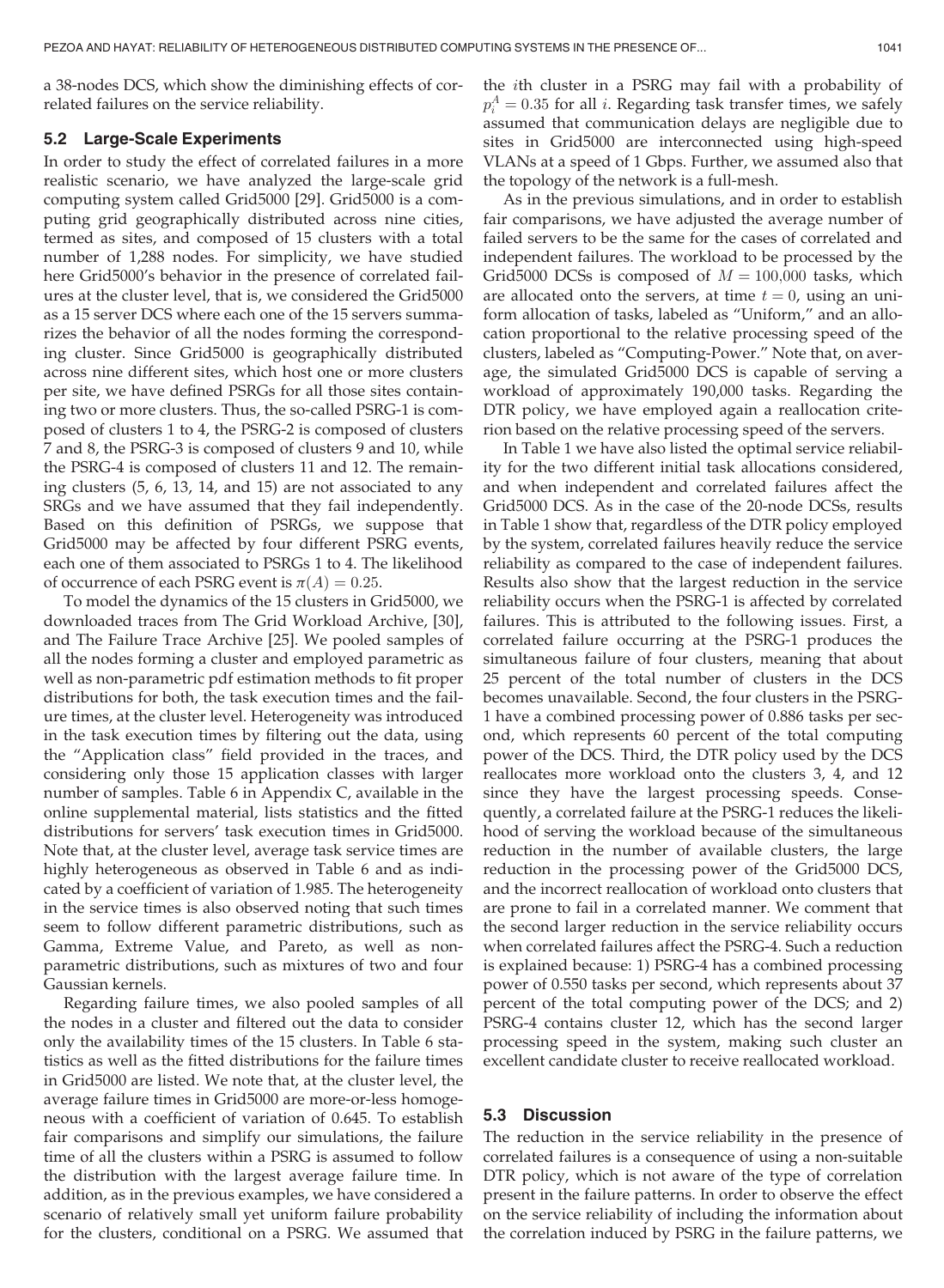| TABLE 3                                                     |
|-------------------------------------------------------------|
| Service Reliability of Small- and Large-Scale DCSs Achieved |
| by Correlated-Failure Aware and Unaware DTR Policies        |

| 20-node DCS    |                   |                                   |                   |                       |  |  |
|----------------|-------------------|-----------------------------------|-------------------|-----------------------|--|--|
|                |                   | $PSRG-1$                          | PSRG-2            |                       |  |  |
| Initial        |                   | DTR policy                        | DTR policy        |                       |  |  |
| Allocation     |                   | CF-Aware   CF-Unaware<br>CF-Aware |                   | CF-Unaware            |  |  |
| Uniform 1      | 0.841             | 0.830                             | 0.823             | 0.681                 |  |  |
| Uniform 2      | 0.775             | 0.785                             | 0.801             | 0.653                 |  |  |
| Uniform 3      | 0.819             | 0.818                             | 0.810             | 0.673                 |  |  |
| Comp-Pwr.      | 0.877             | 0.874                             | 0.837             | 0.681                 |  |  |
|                | PSRG-3            |                                   | PSRG-4            |                       |  |  |
| Initial        | <b>DTR</b> policy |                                   | <b>DTR</b> policy |                       |  |  |
| Allocation     | CF-Aware          | CF-Unaware                        | CF-Aware          | CF-Unaware            |  |  |
| Uniform 1      | 0.831             | 0.694                             | 0.846             | 0.775                 |  |  |
| Uniform 2      | 0.809             | 0.649                             | 0.828             | 0.701                 |  |  |
| Uniform 3      | 0.817             | 0.682                             | 0.814             | 0.746                 |  |  |
| Comp-Pwr.      | 0.825             | 0.691                             | 0.829             | 0.757                 |  |  |
| Grid5000 DCS   |                   |                                   |                   |                       |  |  |
|                | PSRG-1            |                                   | PSRG-2            |                       |  |  |
| Initial        | <b>DTR</b> policy |                                   | <b>DTR</b> policy |                       |  |  |
| Allocation     |                   | CF-Aware   CF-Unaware             |                   | CF-Aware   CF-Unaware |  |  |
| Uniform        | 0.631             | 0.527                             | 0.660             | 0.646                 |  |  |
| Comp-Pwr.      | 0.781             | 0.602                             | 0.796             | 0.692                 |  |  |
|                | PSRG-3            |                                   | PSRG-4            |                       |  |  |
| <b>Initial</b> |                   | <b>DTR</b> policy                 | <b>DTR</b> policy |                       |  |  |
| Allocation     |                   | CF-Aware   CF-Unaware             |                   | CF-Aware   CF-Unaware |  |  |
| Uniform        | 0.671             | 0.629                             | 0.644             | 0.584                 |  |  |
| Comp-Pwr.      | 0.791             | 0.688                             | 0.795             | 0.657                 |  |  |

compare the DTR reallocation criterion based solely on the processing speed of servers (labeled as "CF-Unaware") and a DTR with a correlated-failure-aware policy (labeled as "CF-Aware") that we proposed in (3). In this example (as in the previous cases), the workload is distributed at time  $t = 0$  using four different allocations. The comparison results are listed in Table 3. It can be clearly observed that by including the information about the correlation induced by the PSRGs into a DTR policy a considerable increase in the service reliability is obtained as compared to a policy that neglects such information. Moreover, by comparing Tables 1 and 3 it can be observed that for the 20-node DCS, the optimal values for reallocating tasks dictated by the correlated-failure-aware DTR policy increase the service reliability to a level which is almost the same as in the case of independent failures, thereby compensating the negative impact induced by correlated failures on the system's reliability. This compensation effect is achieved because the correlated-failure-aware policy does: 1) smartly move the calculations (tasks) away from those servers that are prone to fail in a correlated manner, to all those servers that do not share the same likelihood of failure; and 2) simultaneously leave a small fraction of the load on those servers that may fail in a correlated manner, thereby exploiting their computing capabilities. These two features of the correlated-failure—aware DTR policy devised in this paper are key, since they represent the fundamental tradeoff appearing in DC in the presence of correlated failures. On one hand, migrating less tasks among the CEs is suitable in scenarios when CEs work independently; as such, the effect of correlated failures can be partially compensated. On the other hand, migrating more tasks among the CEs is suitable for cooperative work and it increases the coupling between the CEs, which, in turn, has a negative effect on the reliability if correlated failures are not accounted for in a DTR policy. As an additional result, in Appendix C, available in the online supplemental material, we compare the CF-Aware and the CF-Unaware DTR policies and their effect of the service reliability for the case of the Uniform-2 initial task allocation.

For the Grid5000 DCS, we note that the use of the correlated-failure—aware DTR policy enhances the service reliability of the system up to 28 percent, as compared to the use of a policy that unwisely disregards the effect of correlated failures. Unlike the case of the 20-node DCS, the maximal service reliability yielded by the correlated-failure aware DTR policy does not achieve the same level of reliability as in the case of independent failures. This is due to the fact that those clusters with the larger individual and combined processing capabilities are more likely to fail in a correlated manner because they belong to the PSRG-1 and to the PSRG-4. Thus, the correlated-failure—aware policy is severely constrained and cannot reallocate enough tasks to the fastest clusters in the system, and consequently, it is capable of only partially compensating for the negative impact of correlated failures on the system's reliability.

### **CONCLUSIONS**

This paper sheds light on the impact of spatially correlated failures on the reliability of DCSs and presents strategies for how to mitigate the adverse effects of correlated failures using simple preemptive DTR policies that are aware of the failure statistics. The concept of SRLG, which is used in the routing community as an effective mechanism to model and simulate correlated failures, has been adapted in this paper to introduce the idea of PSRGs. Under this concept, correlated failures resulting from real-world massive disruptions and/or physical attacks to the DCS infrastructure can be modeled, and correlation can be introduced by defining or identifying those CEs that may suffer from a common stress event.

The effects of correlated failures on the service reliability have been investigated thoroughly using the proposed reliability model. Results show that correlated failures reduce both the service reliability and the average number of tasks executed by a DCS as compared to scenarios of independent failures. Notably, a correlated-failure—aware DTR policy has been proposed in order to enhance the service reliability of the system. Moreover, it has been observed that the optimal selection of the number of tasks to be reallocated among the CEs depends upon the degree of correlation in the failures.

#### ACKNOWLEDGMENTS

This work was supported by Defense Threat Reduction Agency (Combating WMD Basic Research Program). J.E. Pezoa was also supported by CONICYT, FONDECYT Iniciación Folio 11110078. The authors wish to thank the help of the Center for Advanced Research Computing at the University of New Mexico.

#### **REFERENCES**

M. Litzkow et al., "Condor - A Hunter of Idle Workstations," Proc. Eighth Int'l Conf. Distributed Computing Systems, pp. 104- 111, 1988.